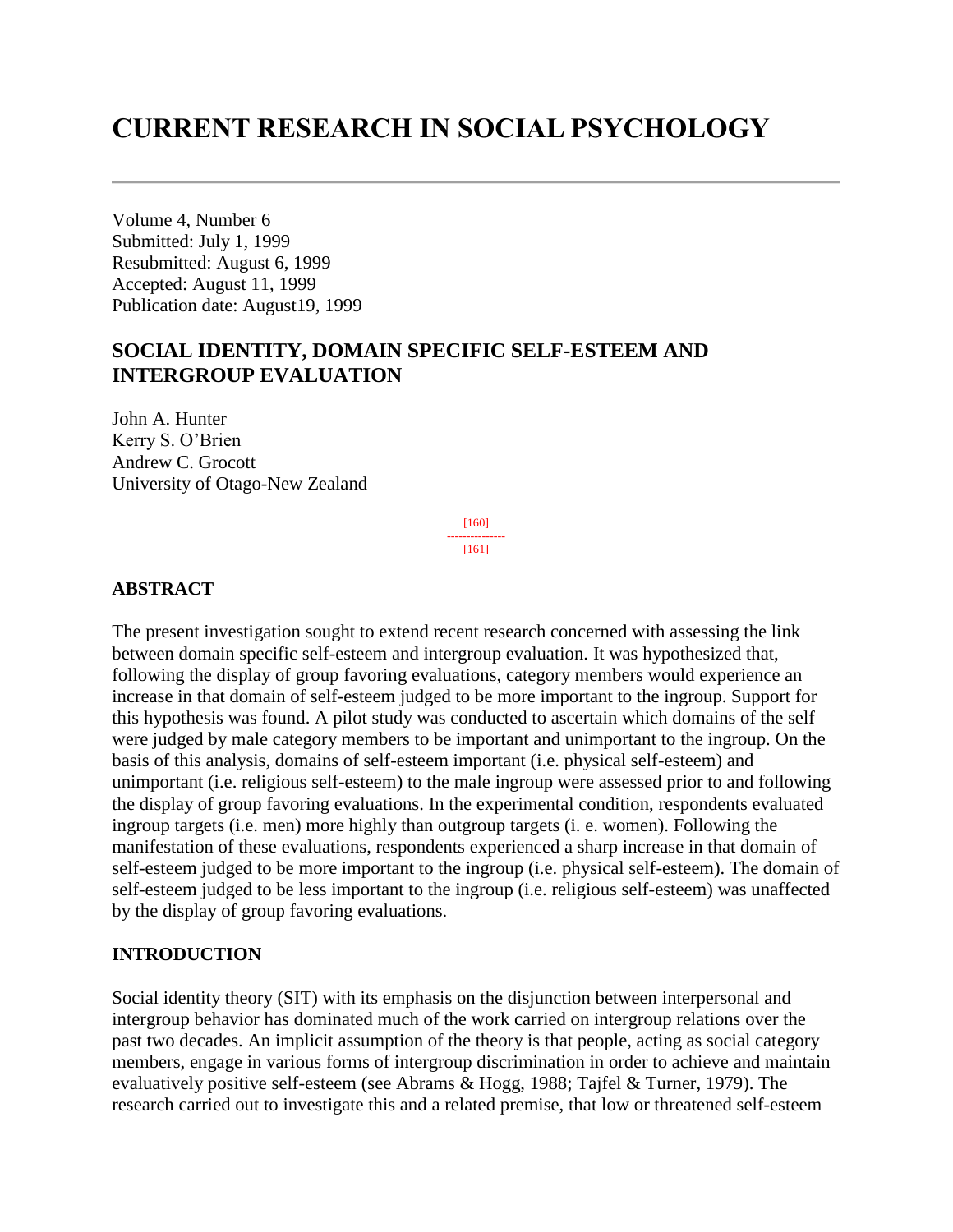can enhance intergroup discrimination, has revealed a series of complex and often contradictory findings (see Abrams & Hogg, 1988; Rubin & Hewstone, 1998 for reviews). In light of this state of affairs (see also Hinkle & Brown, 1990), a growing number of researchers have now begun to challenge the pivotal motivational role assigned to self-esteem within the SIT framework (Brown,



1995; Hogg & Abrams, 1993). These challenges are of course important in their own right as they function to (a) draw attention to the relevance of the many other crucial variables which are undoubtedly involved in intergroup conflict (e.g. Staub, 1989) and (b) highlight the broader ramifications of SIT (e.g. Tajfel & Turner, 1979). It is important to note, however, that there are a number of important methodological and conceptual criticisms that have been leveled at the work in this area (see Abrams & Hogg, 1988; Rubin & Hewstone, 1998). These criticisms need to be addressed before the role of self-esteem in intergroup discrimination can be properly evaluated.

One criticism with particular relevance to the current study relates to the fact that many researchers, when attempting to assess how intergroup discrimination affects self-evaluation, have utilized global measures of self-esteem (see Rubin & Hewstone, 1998 for a related discussion). The use of such instruments to examine predictions derived from SIT is highly problematic. Essentially, this is because SIT emphasizes the multidimensional nature of the self (see Abrams, 1996; Turner, 1982). Within this framework the self has been defined as 'the totality of self-descriptions and evaluations subjectively available to the individual' (Hogg  $\&$ Abrams, 1988, p. 24). Self-descriptions may be subsumed under either personal or social identities (Abrams, 1996; Turner, Oakes, Haslam & McGarty, 1994). Aspects of the self defined and evaluated at the level of the individual relate to personal identities. Aspects of the self defined and evaluated at the level of the group relate to social identities. Stressing the groupbased aspects of identity, SIT posits that, in the relevant context, components of the self associated with social identities will become more salient than components of the self associated with personal identities. As a result, therefore, when any given social identity becomes salient (e.g. Australian) people will tend to define and evaluate themselves, not in terms of some individualistic attribute or overall personal identity (see Turner & Oakes, 1997) but, in terms of those components of the self (e.g. sportsmanlike, happy-go-lucky) related to their social identities. One obvious consequence, of this, is that global measures of self-esteem, which are designed to provide a generic measure of personal self-worth, cannot accurately assess those aspects of the self associated with social identity.

> [162] --------------- [163]

As a result of such reasoning, a growing number of researchers have now begun to seek alternative methods by which to more accurately examine social identity based self-esteem (see also Branscombe & Wann, 1994; Platow, Harley, Hunter, Hanning, Shave & O'Connell, 1997). One approach with the potential to circumvent the shortcomings associated with much of the research previously conducted under this rubric has been outlined by Hunter and his colleagues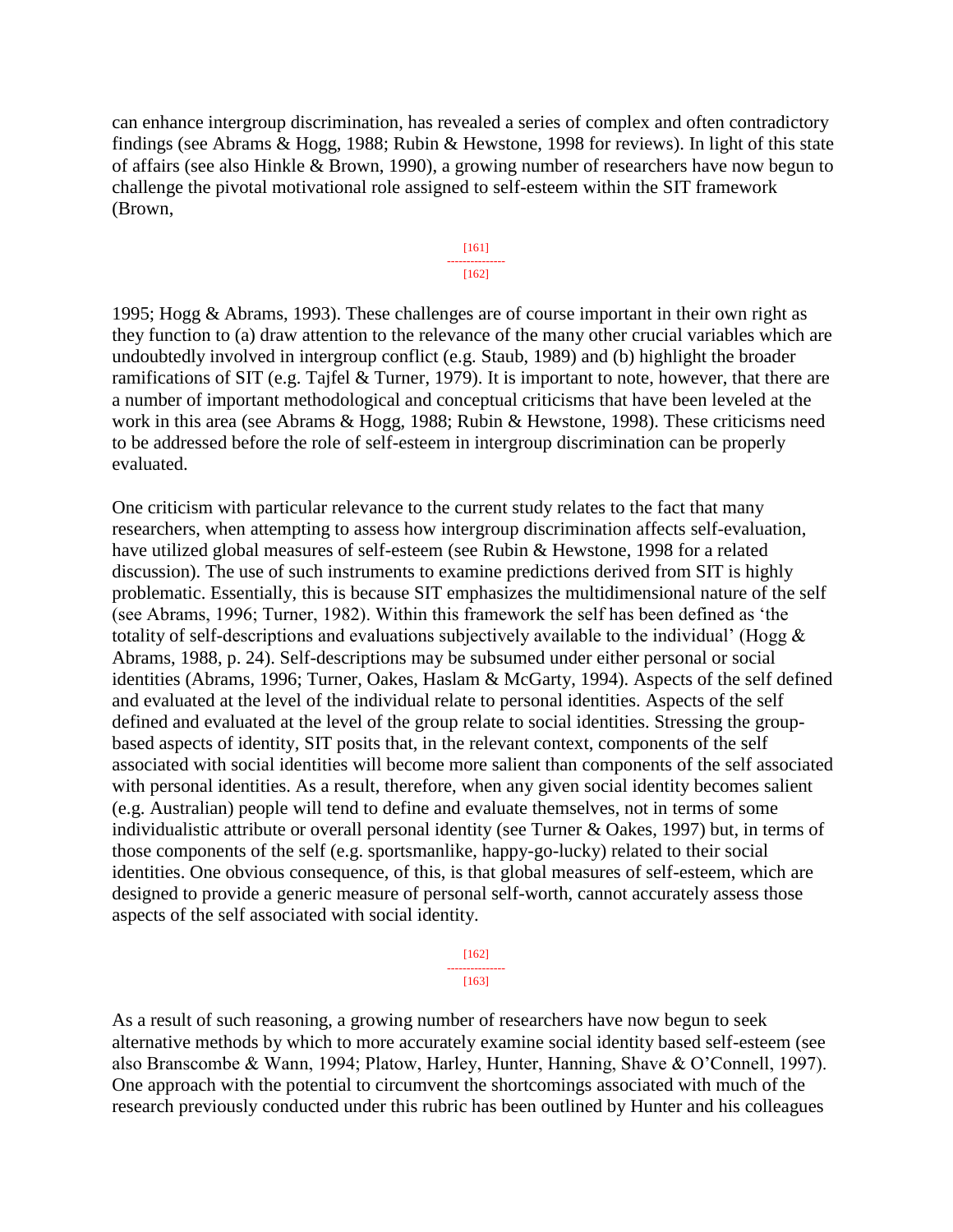(Hunter, Platow, Bell, Kypri & Lewis, 1997; Hunter, Platow, Howard & Stringer, 1996). Combining Marsh's work on the multidimensional self-concept (e.g. Marsh, 1992, 1993) with social identity and self-categorization theory (e.g. Hogg & Abrams, 1988; Turner et al., 1994) the aim of this approach is to examine the self descriptions (e.g. sportsmanlike, happy-go-lucky) which may be subsumed under particular social identities (i.e. Australian). Consistent with this perspective, recent research has illustrated that when the members of meaningful social categories display group favoring evaluations it is, not global but, domain specific self-esteem that is affected (e.g. Hunter et al., 1996, 1997). Thus, for example, in two experiments utilizing gender categories, Hunter et al. (1997) found that intergroup evaluations of ingroup and outgroup targets led to changes in verbal and physical self-esteem but not global self-esteem. Identical findings were reported in a sample comprising Northern Irish Catholics and Protestants. In this study, Hunter et al. (1996) assessed global and domain specific self-esteem prior to and following the manifestation of group favoring evaluations. No effects were found for global selfesteem. The esteem in which respondents held specific self-images (e.g. physical appearance, religiosity, honesty, verbal and academic ability) was, however, found to increase after they engaged in evaluative ingroup bias.

The research carried out by Hunter et al., demonstrates one way in which our understanding of the link between self-esteem and intergroup discrimination may be advanced. Such work does, however, raise a number of other issues. Specifically, since there are an infinite number of possible self-esteem domains (Hogg & Abrams, 1988; Marsh, 1993) which may plausibly be subsumed under any given social identity, it is important for both theoretical and practical reasons (see Abrams, 1996; Hewstone & Brown, 1986) that we are able to identify those particular components of the self which are likely to be related to intergroup discrimination. The particular self-esteem domains likely to increase following the display of group favoring evaluations was not apparent in the studies carried out by Hunter et al. (1996, 1997). One possible explanation for this

> [163] --------------- [164]

state of affairs may, however, be derived from recent developments in social identity and selfcategorization theory (Hogg & Abrams, 1988; Turner, Hogg, Oakes, Reicher & Wetherell, 1987). According to this framework the functioning of the self-concept is context dependent. Particular components of the self are activated as a logical function of the "interaction between the characteristics of the perceiver and the situation" (Turner et al., 1987 p. 44). As a consequence, there is both continuity and variability in the contents of self-perception. When there is variability in the intergroup situation the attributes associated with social category membership change. When there is stability in the intergroup situation the attributes associated with social category membership remain stable (see Oakes, Haslam & Turner, 1994; Turner et al., 1994 for reviews).

One of the factors which affect the contents of self-perception is as indicated by Turner et al. "the social groups ... that provide perceivers with stable norms, values and motives" (Turner et al., 1994, p. 460). Influence sources such as these do not, however, ascribe equal status to all those dimensions of the self, which may be associated with social category membership. Indeed, in many cultures the attributes associated with membership in certain social categories may be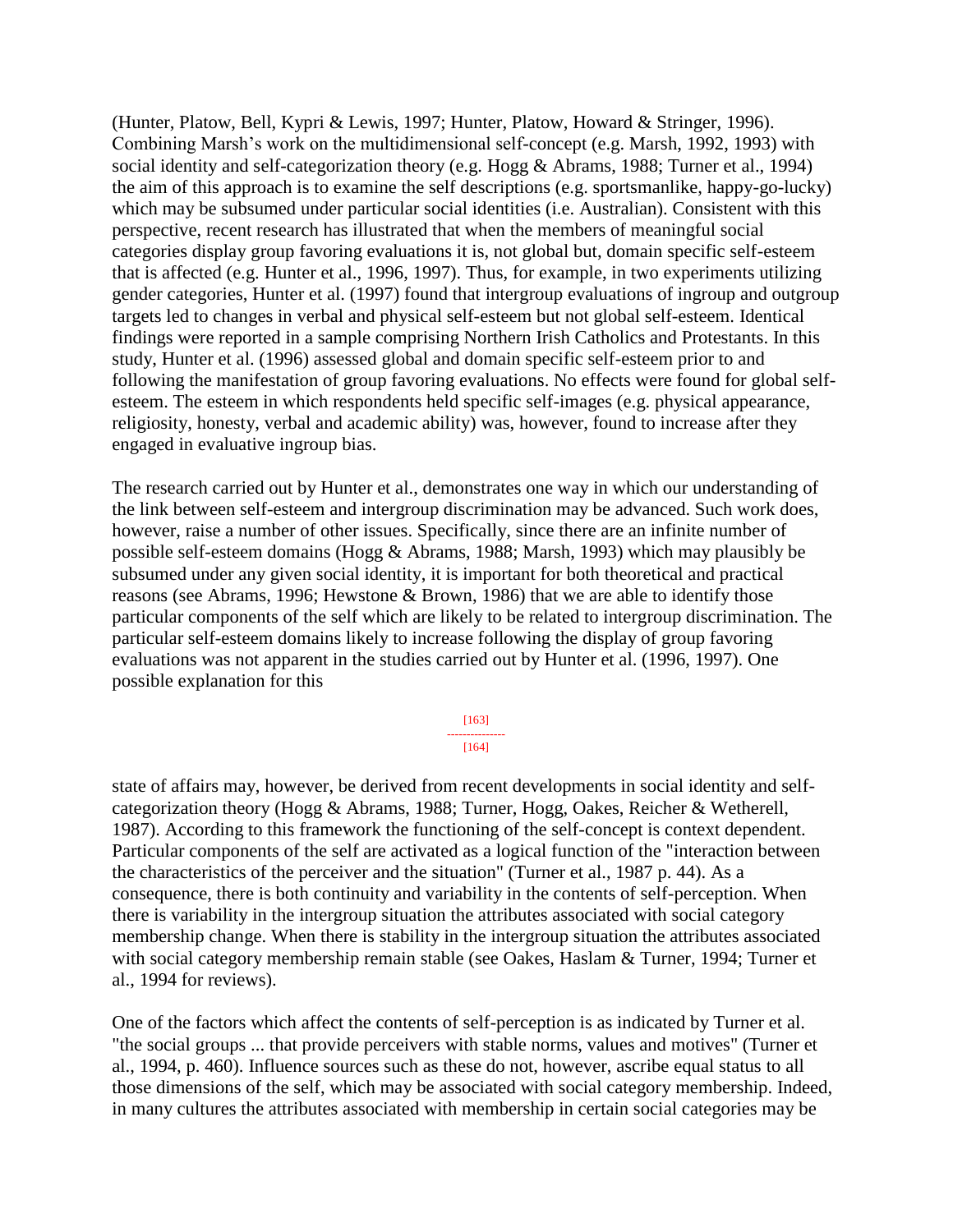highly visible and differentially valued (e.g. physical abilities, skin color, wealth, see Oyserman & Markus, 1993). Similarly, social institutions (e.g. educational establishments) often place a greater emphasis on some components of the self (e.g. intellectual ability, physical appearance and behavioral conduct) than others (e.g. athletic performance, see Harter, 1986, for a review). Likewise with social groups. Within restricted frames of reference, certain attributes or selfesteem domains may be judged as being more relevant to the ingroup (see Haslam et al., 1995). Thus, for example, whilst members of a religious group (e.g. Baptists) might deem 'spirituality' as being particularly important to the ingroup, members of a street gang might deem 'toughness' as being particularly important to the ingroup. Under certain circumstances, those attributes especially relevant to social category membership may be said to group defining (Haslam, Oakes, Turner & McGarty, 1995). We would posit that it is the esteem associated with these dimensions which might be expected to increase following the display of intergroup discrimination. Extending this line of reasoning to the approach taken by Hunter et al., it may be argued then that it is only those aspects of self-esteem relevant (or important) to social category membership, within specific contexts, that may increase following the display of group serving evaluations. The present investigation sought to develop the work of Hunter et al. in order to examine this suggestion. As such, it was hypothesized that, following the display of group favoring evaluations, category members (i.e. men) would experience an increase in that domain of self-esteem judged to be more important to the ingroup.

> [164] --------------- [165]

#### **METHOD**

#### **Sample**

One-hundred and sixteen male undergraduate students attending the University of Otago participated in this study. Fifty-eight were assigned to the experimental condition and 58 were assigned to the control condition. Assignment to each condition was random. Experimental and control conditions were run separately. Respondents were tested in groups of fifteen or more.

#### **Design**

Respondents assigned to the experimental condition were given the opportunity to evaluate ingroup (male) and outgroup (female) targets who were depicted positively and negatively. This formed a 2 (target group of evaluation: ingroup/outgroup) x 2 (target profile: positive/negative) repeated measures design. Before and after intergroup evaluations, domains of self-esteem judged to be important and unimportant to the male ingroup were assessed. Respondents assigned to the control condition completed the same tasks as those in the experimental condition with the exception that they were given the opportunity to evaluate actors who could not be identified as ingroup and outgroup targets before and after the measurement of self-esteem.

#### **Materials and Procedure**

The study was introduced as being concerned with average group performances on the Social Cognitive Aptitude Test (SCAT), individual self-perceptions, social judgements and behaviors. Respondents were informed that participation would involve the completion of a questionnaire booklet on two separate occasions over a two week period. To make social identity salient (and thus rule out salience as a cause of self-esteem change, cf. Hogg & Turner, 1987), respondents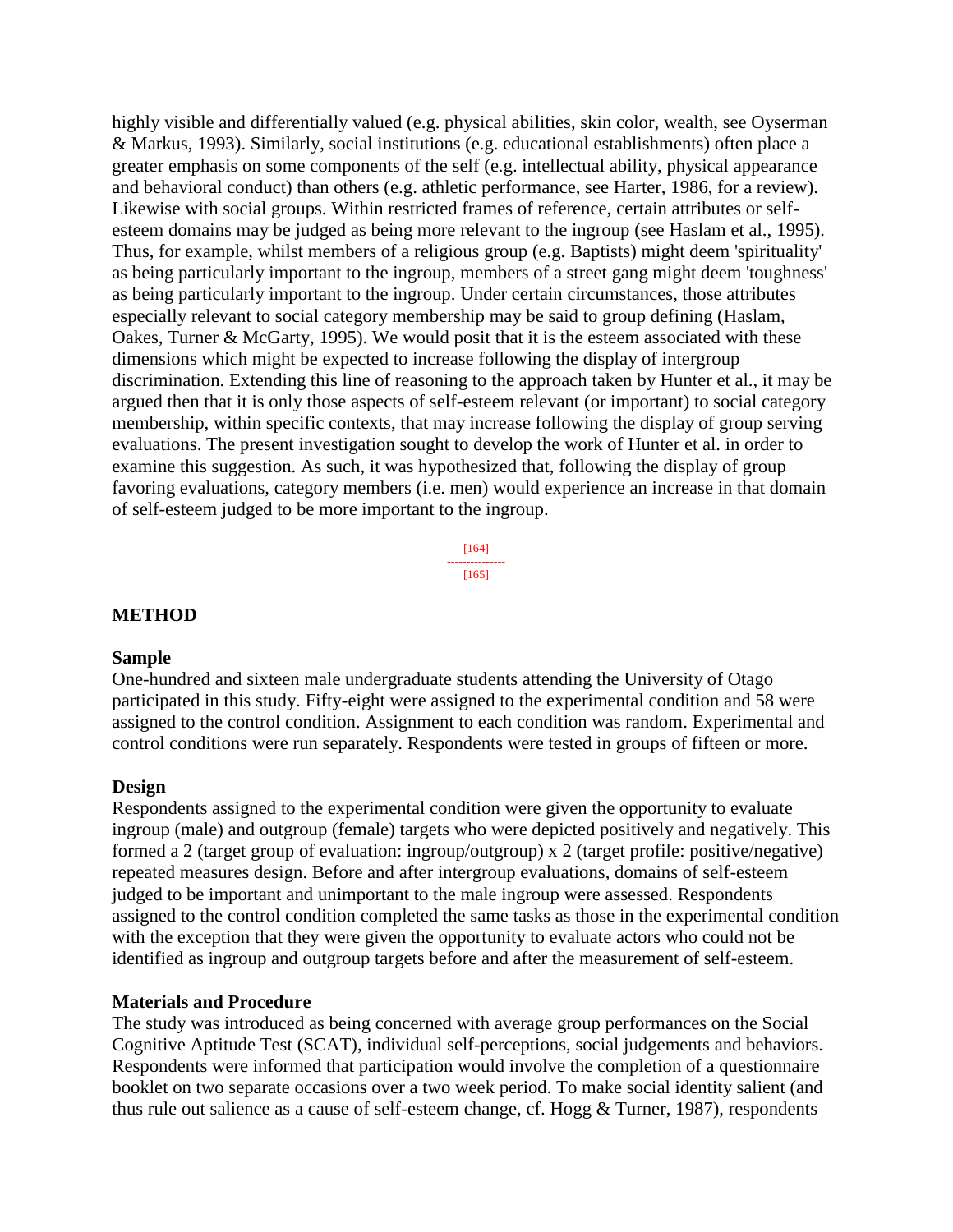were informed that the study was specifically concerned with groups comprised of men and women. This was done immediately prior to each testing session. To ensure anonymity of responding, all respondents were assigned a code number. Code numbers and gender group membership were recorded on each response booklet. Communication amongst respondents during the course of the study was discouraged.

> [165] --------------- [166]

#### *Booklet one: Pre-test self-esteem measures*

The first booklet presented to respondents contained the physical appearance and spiritual/religious self-esteem sub-scales of the Self-Description Questionnaire III (SDQ III). For the sake of simplicity, we refer to these domains as physical and spiritual self-esteem. These domains of self-esteem were included on the basis of a pilot test carried out to determine which self-esteem domains of the SDQ III were important and unimportant to men in the current context. Of the domains assessed, the physical domain was perceived to be the most important whilst the spiritual domain was perceived to be the least important<sup>1</sup>. In its full form the SDQ III is designed to measure general self-esteem and 12 separate domains of self-esteem (Marsh, 1992). It possesses excellent psychometric properties (e.g. Byrne, 1988; Marsh, 1992) and is the most extensively validated self-esteem instrument currently available (Byrne, 1996). Each domain of self-esteem assessed by the SDQ III has high internal consistency (median alpha's of between .80 and .90) and test-retest reliability (median r's of .87). Correlations between domains are low (median r's of .10). This means that sub-scales measuring each self-esteem domain can be used separately or in combination (Marsh, 1992). Each self-esteem domain is measured by a single scale consisting of 10 or 12 items. All answers are recorded on an 8 point Likert-type scale (1-Definitely False, 8-Definitely True). Higher scores reflect more positive levels of self-esteem. To guard against response bias half of the items in each sub-scale are scored in the reverse order. Respondents are required to respond to questions on the basis of how they "now feel" and "not as they usually feel" (see Rubin & Hewstone, 1998 for a discussion of the relevance of this issue). An example of the content of the two sub-scales used in the current investigation are as follows: physical self-esteem: 'I have a good body build', religious self-esteem: 'I am a better person as a result of my spiritual/religious beliefs'. In an attempt to ensure that respondents in the current investigation differentially evaluated the importance of physical and spiritual components of the self a pair of rating scales were also included. These scales required respondents to rate the importance of physical appearance and spirituality to the male ingroup. Ratings were assessed on 7 point Likert-type scales (1-Unimportant, 7-Important). The rating scales were presented after the measures tapping self-esteem. Twenty minutes were allowed in which to complete this booklet.

> [166] --------------- [167]

*Booklet two: Evaluative tasks, distracter tasks and post-test self-esteem measures* Approximately two weeks later, a second booklet was presented to respondents. To disguise the true nature of the study, all booklets contained an abridged version of the Social Cognitive Aptitude Test (SCAT) and a SCAT answer sheet (Crocker & Luhtanen, 1990). Following Crocker & Luhtanen, the SCAT was described as a measure of social and intellectual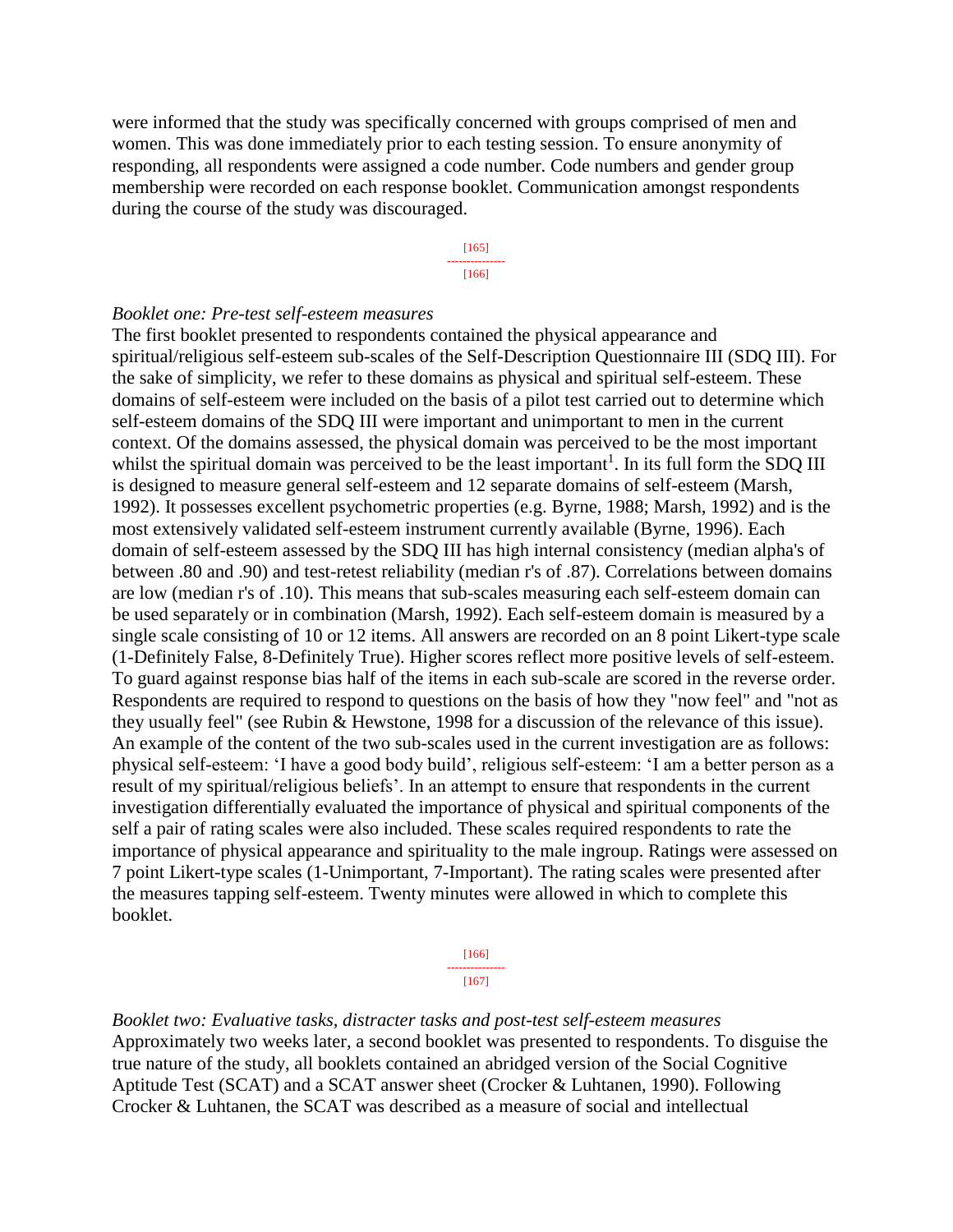competence. The test was comprised of 3 pairs of vignettes, each of which profiled a man and woman involved in a heterosexual relationship. Respondents were asked to read each profile and decide whether the couple would remain together for a year or more. Respondents assigned to the experimental condition were then asked to evaluate two ingroup (male) and two outgroup (female) targets. For both ingroup and outgroup targets one profile referred to positive characteristics (i.e. honest/intelligent) and one referred to negative characteristics (i.e. dishonest/unintelligent). Target actors were identified through sex typed names and specific reference to gender (i.e. Andy a male/Anne a female)<sup>2</sup>. In an attempt to provide a less obtrusive assessment of targets, evaluations were scored on 7-point Likert-type scales with anchor points ranging from 1-Positive to 7-Very Positive (see Dovidio & Fazio, 1992 for a review). Those assigned to the control condition completed the same evaluative tasks as those in the experimental condition with the exception that all reference to gender was omitted. Here the sex typed names of target actors (i.e. Andy/Anne) were substituted for gender neutral names (i.e. Chris/Robin, see Ng, 1990)<sup>3</sup>. Following administration of the evaluative and distracter tasks, all respondents were then presented with the same physical and spiritual self-esteem sub-scales of the SDQ III as contained in booklet one. In an attempt to demonstrate equivalent gender identity salience across experimental and control conditions, two items from Luhtanen and Crocker's (1992) private collective self-esteem sub-scale were also incorporated. In keeping with the rationale of the current investigation (see also Long, Spears & Manstead, 1994) questions were modified to refer to gender identity (e.g. 'I feel good about being a man). Answers were recorded on 7-point Likert-type scales (1-Agree Strongly, 7-Disagree Strongly). Also included were three manipulation check items. These asked respondents what they thought the study was really about , whether their was anything odd or unusual about the study and lastly, if there was any aspect of the study on which they wished to comment. Twenty-five minutes were allowed to complete this booklet. Respondents were then debriefed and thanked for taking part in the study.

> [167] --------------- [168]

### **RESULTS**

#### **Manipulation Check**

To test for possible differences in gender identity salience across experimental and control conditions (M=6.19, s.d.=.77 v M=6.11, s.d.=.78) a one-way analysis of variance (ANOVA) was carried out. No significant differences emerged  $(F(1, 114)=.29, p>0.59)$ . To assess the relative importance male category members attached to the self-esteem domains of physical appearance and spirituality a 2 (condition: experimental/control) x 2 (self-esteem domain: physical/spiritual) analysis of variance (ANOVA) was implemented. The last factor was repeated. A main effect was found for self-esteem domain (F(1, 114)=141.99, p<.001). Physical appearance was judged to be more important to male ingroup members than was spirituality  $(M=5.34, s.d.=1.59 \text{ v}$ M=3.11, s.d.=1.66). There were no other main or interaction effects.

#### **Evaluations (of experimental participants)**

To assess group favoring effects in respondents, evaluations of ingroup and outgroup members a 2 (target group of evaluation: ingroup/outgroup) x 2 (target profile: positive/negative) repeated measures analysis of variance (ANOVA) was carried out. All cell means can be seen in Table 1. A main effect was found for target profile  $(F(1, 57)=176.12, p<.001)$ . Targets who were depicted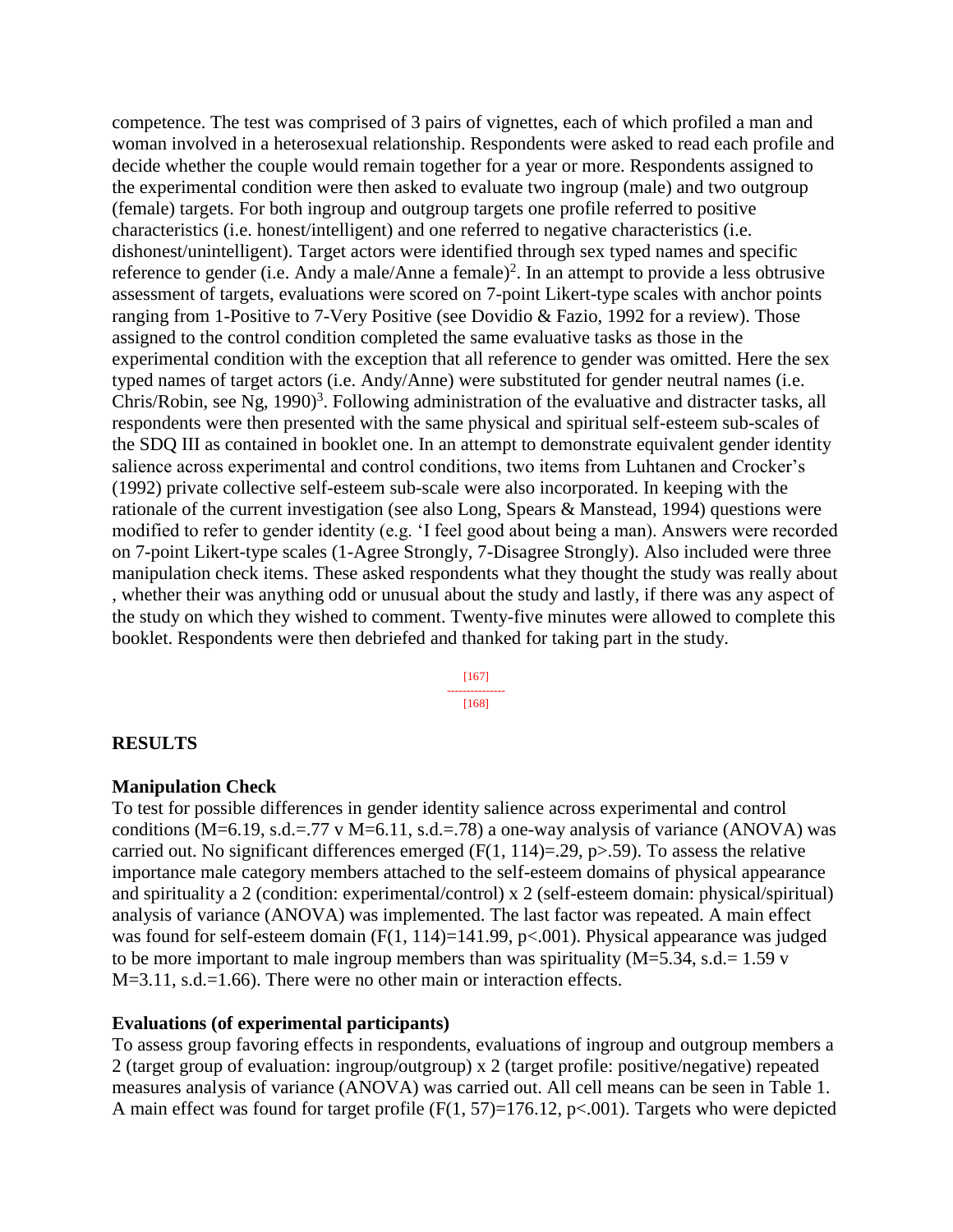positively were evaluated more highly than those who were depicted negatively (M=6.55, s.d.=1.05 v M=2.82, s.d.=1.23).. A further main effect was found for target group of evaluation  $(F(1, 57)=15.79, p<.001)$ . Regardless of whether they were depicted positively or negatively the male ingroup targets were evaluated more positively than the female outgroup targets (M=5.39, s.d.=1.17 v M=3.98, s.d.=1.12). Planned comparisons revealed that (a) ingroup targets were depicted positively were evaluated more highly than outgroup targets who were depicted positively (t(57)=3.06, p<.005, Dunn's critical alpha value 2.94, p<.01) and (b) ingroup targets who were depicted negatively were evaluated more highly than outgroup targets who were depicted negatively (t(57)=2.49, p<.02, Dunn's critical alpha value 2.31, p<.05).

> [168] --------------- [169]

#### **Self-esteem**

All negatively worded self-esteem items were reversed so that high scores represented positive self-esteem. To test for differences in the pre-evaluation and post-evaluation self-esteem scores of those assigned to control and experimental conditions a 2 (condition: experimental/control) x 2 (self-esteem domain: physical and spiritual) x 2 (time of measurement: pre-evaluation to postevaluation) mixed model analysis of variance (ANOVA) was conducted. The last two factors were within subjects. Cell means can be seen in Table 2. A two way interaction was found between condition and self-esteem domain  $(F(1, 114)=20.23, p<0.01)$ . Post hoc analysis, using independent t-tests, revealed that respondents in the control condition (M=55.50, s.d.=18.58) were found to have higher levels of spiritual self-esteem than those in the experimental condition  $(M=40.83, s.d.=18.17, t(114)=4.30, p<.001)$ . The only other significant effect to emerge was the expected three way interaction found between condition, self-esteem domain and time of measurement (F(1, 114)=7.62, p<.008). To assess this effect further a series of planned comparisons were conducted on the pre to post evaluation domain specific self-esteem scores of those in the experimental and control conditions. The only effect to emerge was found in the experimental condition. Male respondents (who displayed group favoring evaluations) manifested an increase in physical self-esteem (i.e. that domain of self-esteem judged to be relatively more important to the ingroup  $(t(57)=5.56 \text{ p} < .001)$ . This effect was also significant using Dunn's test (critical alpha value,  $3.18 \text{ p} < 0.01$ <sup>4</sup>. No other significant effects were found.

| Table 1. Mean evaluative ratings for positively and negatively depicted ingroup and |  |  |
|-------------------------------------------------------------------------------------|--|--|
| outgroup targets                                                                    |  |  |

| <b>Target Profile</b> | Ingroup   | SD   | Outgroup | <b>SD</b> |
|-----------------------|-----------|------|----------|-----------|
| Positive              | $7.80**$  | .10  | 5.30     | 1.01      |
| Negative              | $2.98*$   | .24  | 2.66     | 1.22      |
| Overall<br>Evaluation | $5.39***$ | 1.17 | 3.98     | 1.12      |

Note, higher scores indicate more positive evaluations (N=58).

\*\*\* p<.001, more positive evaluation of the ingroup than the outgroup by ANOVA.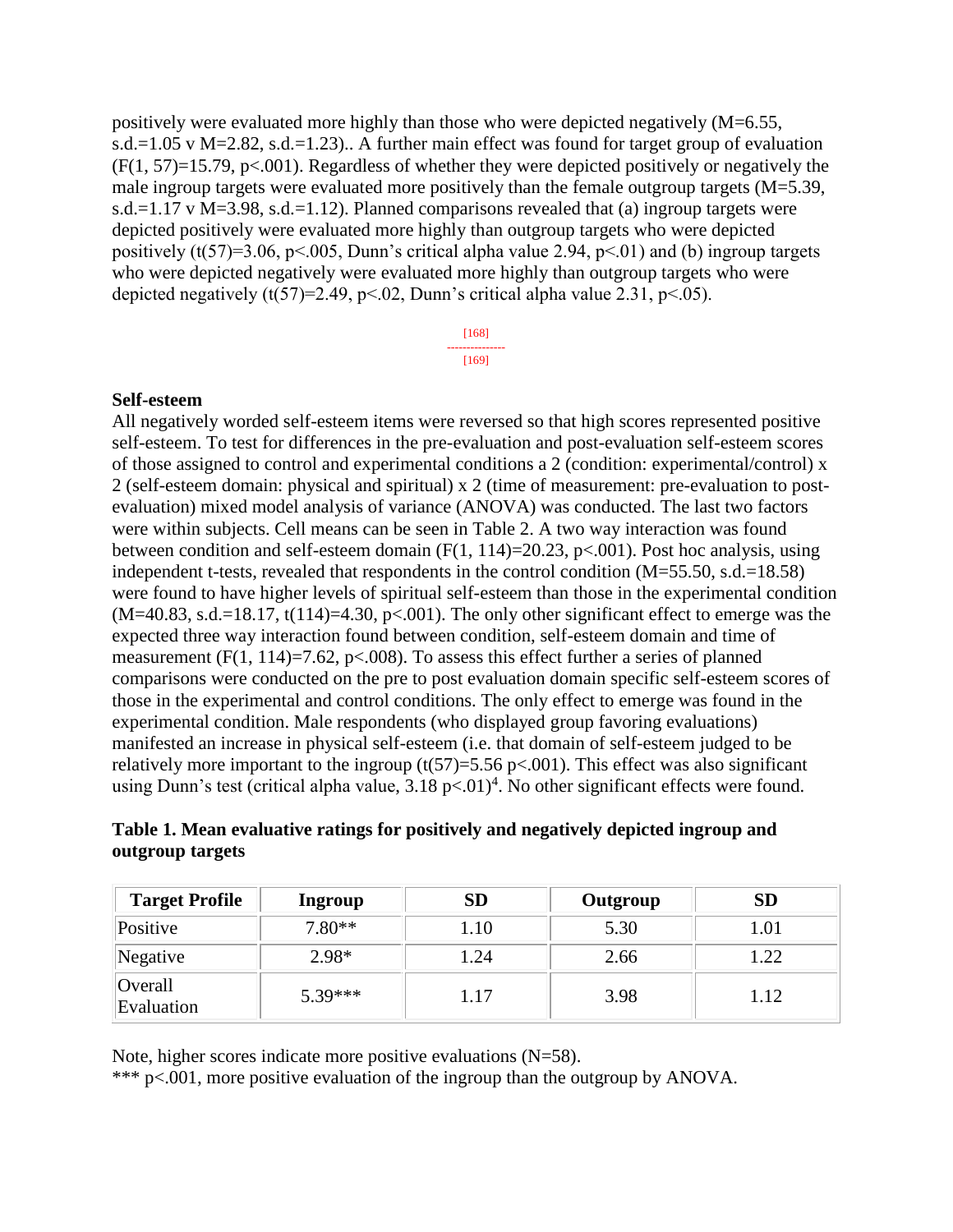\* p<.05, more positive evaluation of the ingroup than the outgroup by Dunn's test. \*\* p<.01, more positive evaluation of the ingroup than the outgroup by Dunn's test

#### [169] --------------- [170]

## **Table 2. Male experimental and control group respondents pre-evaluation and postevaluation self-esteem scores by self-esteem domain**

| <b>Self-Esteem</b><br><b>Domain</b> | <b>Condition</b> | <b>Pre-Bias</b><br><b>Self-Esteem</b> | <b>SD</b> | <b>Post-Bias</b><br><b>Self-Esteem</b> | <b>SD</b> |
|-------------------------------------|------------------|---------------------------------------|-----------|----------------------------------------|-----------|
| Physical                            | Control          | 50.60                                 | 11.52     | 49.79                                  | 11.52     |
| Physical                            | Experimental     | 50.98                                 | 11.97     | $53.31**$                              | 11.18     |
| Spiritual                           | Control          | 55.69                                 | 19.57     | 56.00                                  | 18.05     |
| Spiritual                           | Experimental     | 40.86                                 | 18.24     | 40.79                                  | 18.88     |

Note, Higher scores denote more positive self-esteem.

Increase in self-esteem from pre-evaluation to post-evaluation

\*\*p<.01 by Dunn's test. (experimental, N=58, control, N=58).

# **DISCUSSION**

One hypothesis was tested in this experiment. It was predicted that, following the display of group favoring evaluations, category members (men) would manifest an increase in that domain of self-esteem judged to be more important to the ingroup. The results supported this hypothesis. Men displayed group favoring evaluations. Following this, they manifested an increase in physical but not spiritual self-esteem. Physical self-esteem was judged to be more important to the ingroup than was spiritual self-esteem. Overall these results indicate that when category members display group favoring evaluations it is only those domains of the self important to social category membership that are likely to be affected. The findings discerned in the current investigation are consistent with those reported by Hunter and his colleagues (Hunter et al., 1996, 1997). These researchers found that, when the members of meaningful social groups displayed group favoring evaluations it was, not global but, domain specific self-esteem that was likely to be affected. The results of the present study extend the work of Hunter et al., to the extent that they allow us to predict which particular self-esteem domains are likely to reflect increases following the display of various forms of intergroup discrimination. This is an important question, since there are an infinite number of possible self-esteem domains (Hogg  $\&$ Abrams, 1988; Marsh, 1993) which may plausibly be subsumed under any specific social identity. As such, we would contend that it is important for both theoretical and practical reasons (see Abrams, 1996; Hewstone & Brown, 1986) that we are able to identify those particular components of the self which are likely to be related to intergroup discrimination.

> [170] --------------- [171]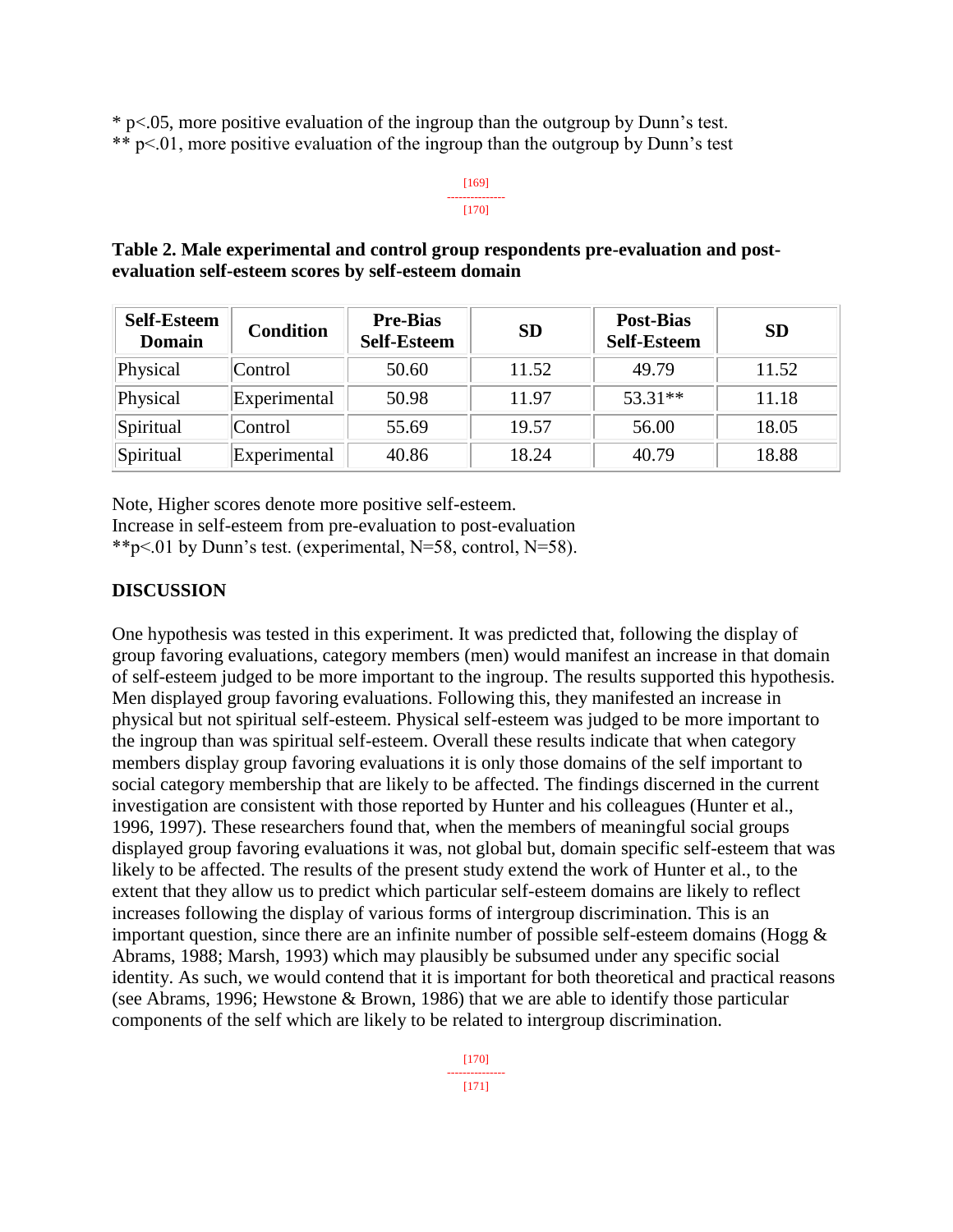It should be stressed, however, that the particular self-esteem domain (i.e. physical self-esteem) which was elevated following the display of group favoring evaluations in the present study would not necessarily be affected by the relative display of various forms of intergroup discrimination (amongst gender or other social categories) across different circumstances. In keeping with self-categorization theorists we would argue that changes in the nature of intergroup relations and the comparative context would bring other facets of the self associated with social category membership in to play (see Haslam et al., 1995; Turner et al., 1994). Likewise it is important to acknowledge that, aside from the importance attached to certain selfesteem domains, other factors such as the extent to which any given self-esteem domain (a) serves to differentiate the ingroup from the outgroup or (b) is judged by society as being highly desirable are likely to impinge upon those particular self-esteem domains that are related to various forms of intergroup discrimination (e.g. Harter, 1992). Further research is of course needed to investigate the impact of these variables.

From a theoretical perspective, the results of the present study would tend to suggest that, contrary to the concerns of a number of theorists (e.g. Brown, 1995; Hogg & Abrams, 1993) selfesteem (i.e. domain specific self-esteem) remains a pertinent psychological variable associated with intergroup discrimination. In this sense therefore, these findings can be added to a growing body of literature linking evaluations of category members to particular aspects of the self (e.g. Branscombe & Wann, 1994; Hunter et al., 1997). As such, we would reiterate that the emergence of consistent relations between self-esteem and intergroup discrimination are likely to emerge only when researchers consider the multidimensional rather than global nature of the selfconcept. This is because global (as opposed to domain specific) measures of self-esteem are designed to provide a generic measure of personal self-worth. Consequently, they cannot accurately assess those aspects of the self bound up in social category membership. In coming to this conclusion we are not, of course intending to imply that self-esteem is the only or most relevant motive in intergroup behavior (e.g. Hogg & Abrams, 1993; Leary & Downs, 1995), that intergroup discrimination and self-esteem will be associated under all circumstances (see Turner, et al., 1987) or indeed to question the relevance of the many other crucial variables which are undoubtedly involved in the development and maintenance of hostility between groups (e.g. Staub,

#### [171] --------------- [172]

1989). Rather, what we are saying is, quite simply, that social identity and self-evaluation processes, assessed at the appropriate level of specificity, are relevant factors in any meaningful account of intergroup conflict. We would conclude, nevertheless, by pointing out that the relationship between intergroup discrimination and those components of the self associated with social category membership is more complex than that many researchers have often assumed. The research presented in the current paper helps further our understanding of this relationship in so far as it would tend to indicate that it is only those components of the self relevant (and meaningful) to social category membership that are likely to be affected by the manifestation of various forms of intergroup discrimination.

## **REFERENCES**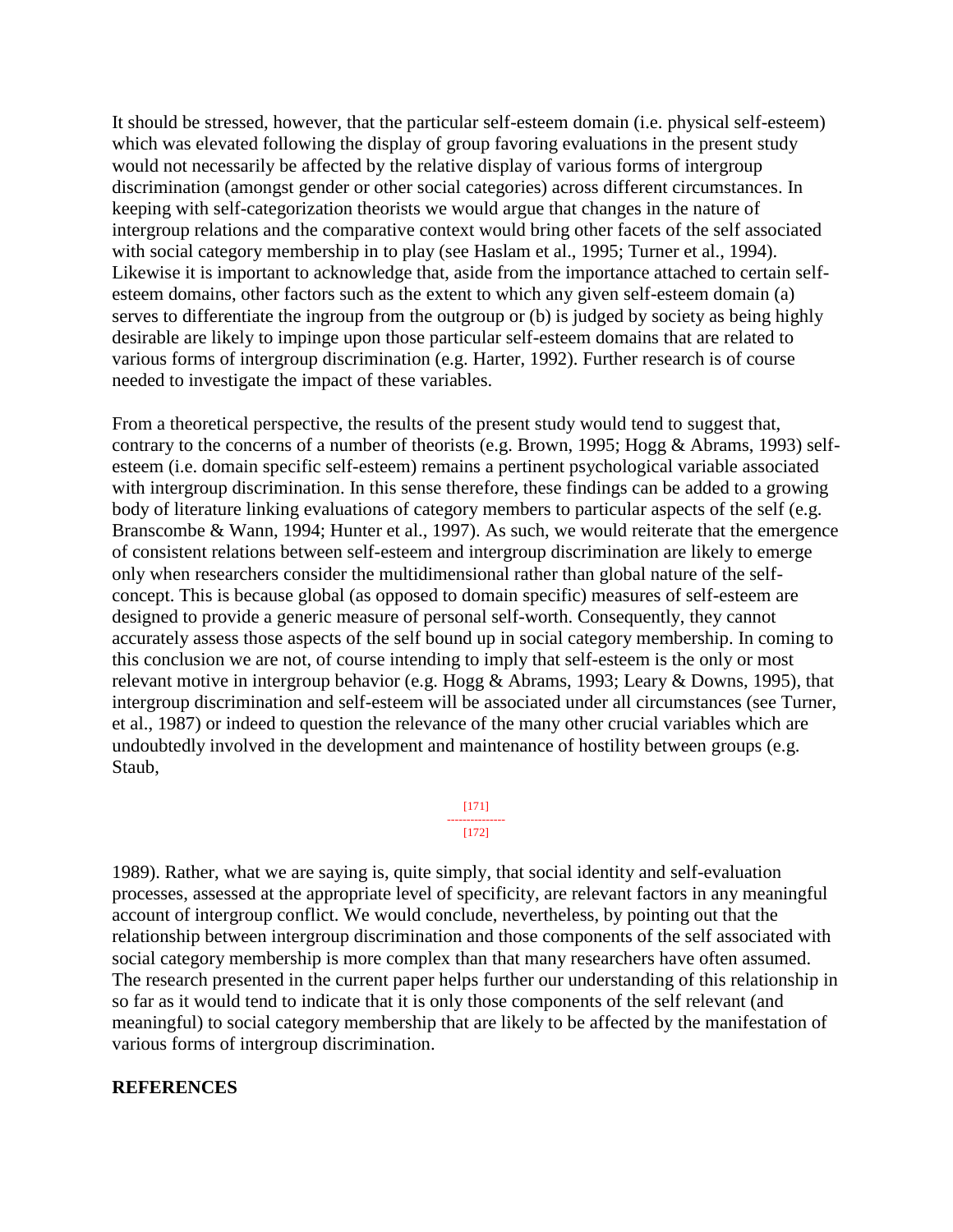Abrams, D. (1996). "Social identity, self as structure and self as process." In W. P. Robinson (Ed), *Social Groups and Identities: Developing the Legacy of Henri Tajfel*. Oxford: Butterworth/Heinemann.

Abrams, D. & Hogg, M. A. (1988). "Comments on the motivational status of self-esteem in social identity and intergroup discrimination." *European Journal of Social Psychology,* 18:317- 334.

Branscombe, N. R. & Wann, D. L. (1994). "Collective self-esteem consequences of outgroup derogation when a valued social identity is on trial." *European Journal of Social Psychology,*  24:641-657.

Brown, R. (1995). *Prejudice: Its Social Psychology*. Oxford: Blackwell.

Byrne, B. M. (1988). "The Self Description Questionnaire III: Testing for equivalent factorial validity across ability." *Educational and Psychological Measurement*, 48:397-406.

Byrne, B. M. (1996). *Measuring Self-Concept Across the Life Span: Issues and Instrumentation.*  American Psychological Association.

> [172] --------------- [173]

Cattell, R. B. (1982). "The clinical use of difference scores: Some psychometric problems." *Multivariate Behavioural Analysis,* 6:87-98.

Crocker, J. & Luhtanen, R. (1990). "Collective self-esteem and ingroup bias." *Journal of Personality and Social Psychology,* 58:60-67.

Cronbach, L. J. & Furby, L. (1970). "How should we measure change - or should we?" *Psychological Bulletin,* 74:68-80.

Dovidio, J. F. & Fazio, R. H. (1992). "New technologies for the direct and indirect assessment of attitudes." In J. M. Tanur (Ed.), Questions About Questions: Inquiries into the Cognitive Bases of Surveys. New York: Russell Sage Foundation.

Haslam, S. A., Oakes, P. J., Turner, J. C. & McGarty, C. (1995). "Social categorization and group homogeneity: Changes in the perceived applicability of stereotype content as a function of comparative context and trait favorableness." *British Journal of Social Psychology*, 34:139-160.

Harter, S. (1986). "Processes underlying the construction, maintenance and enhancement of the self-concept in children." In J. Suls & A. G. Greenwald (Eds), *Psychological Perspectives on the Self (vol 3).* Hillsdale, NJ: Erlbaum.

Harter, S. (1992). "Causes and consequences of low self-esteem in children and adolescents." In R. F. Baumeister (Ed.), *Self-esteem: The Puzzle of Low Self-regard.* New York: Plenum Press.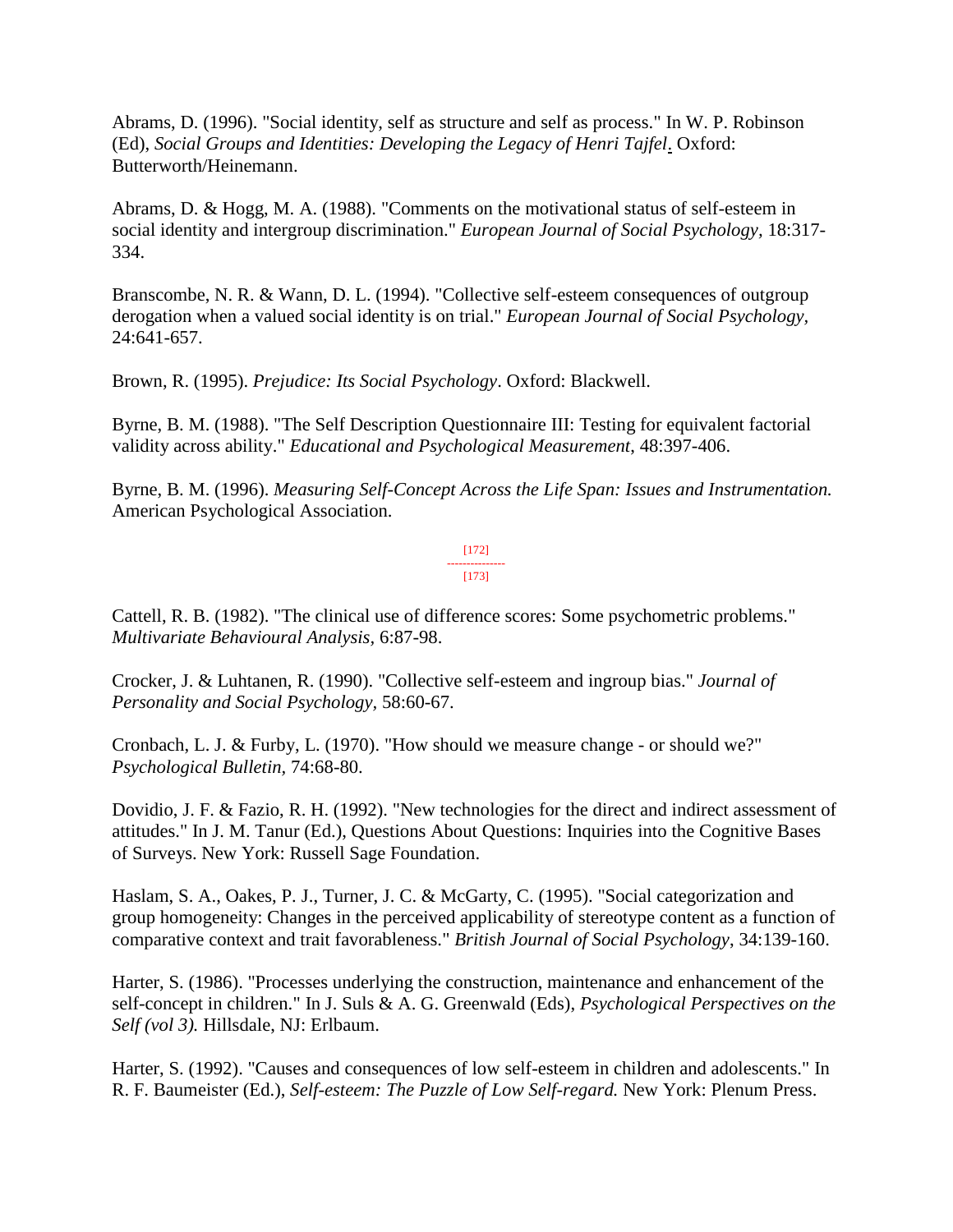Hewstone, M. & Brown, R. (1986). "Contact is not enough: An intergroup perspective." In M. Hewstone & R. Brown (Eds), *Contact and Conflict in Intergroup Encounters.* Oxford: Blackwell.

Hinkle, S. & Brown, R. (1990). "Intergroup comparisons and social identity: Some links and lacunae." In D. Abrams, M. A. Hogg (Eds.), *Social Identity Theory: Constructive and Critical Advances.* New York: Harvester/Wheatsheaf.

> [173] --------------- [174]

Hogg, M. A. & Abrams, D. (1988). *Social Identifications: A Social Psychology of Intergroup Relations and Group Processes.* London: Routledge.

Hogg, M. A. & Abrams, D. (1993). "Towards a single-process uncertainty reduction model of social motivation in groups." In M. A. Hogg & D. Abrams (Eds.), *Group Motivation: Social Psychological Perspectives.* London: Harvester/Wheatsheaf.

Hogg, M. A. & Turner, J. C. (1987). "Intergroup behavior, self-stereotyping and the salience of social categories." *British Journal of Social Psychology,* 26:325-340.

Hunter, J. A., Platow, M. J., Bell, L. M., Kypri, K. & Lewis, C. A. (1997). "Intergroup bias and self-evaluation: Domain specific self-esteem, threats to identity and dimensional importance." *British Journal of Social Psychology,* 36:405-426.

Hunter, J. A., Platow, M. J., Howard, M. L. & Stringer, M. (1996). "Social identity and intergroup evaluative bias: Realistic categories and domain specific self-esteem in a conflict setting." *European Journal of Social Psychology,* 26:631-647.

Kasof, J. (1993). "Sex bias in the naming of the stimulus persons." *Psychological Bulletin,*  113:140-163.

Leary, M. R. & Downs, D. L. (1995). "Interpersonal functions of the self-esteem motive: The self-esteem system as a sociometer." In M. J. Kernis (Ed), *Efficacy, Agency and Self-Esteem.* New York: Plenum Press.

Long, K. M., Spears, R. & Manstead, A. S. R. (1994). "The influence of personal and collective self-esteem on strategies of social differentiation." *British Journal of Social Psychology,* 33:313- 329.

> [174] --------------- [175]

Luhtanen, R. & Crocker, J. (1992). "A collective self-esteem scale: Self-evaluation of one's social identity." *Personality and Social Psychology Bulletin,* 18:302-318.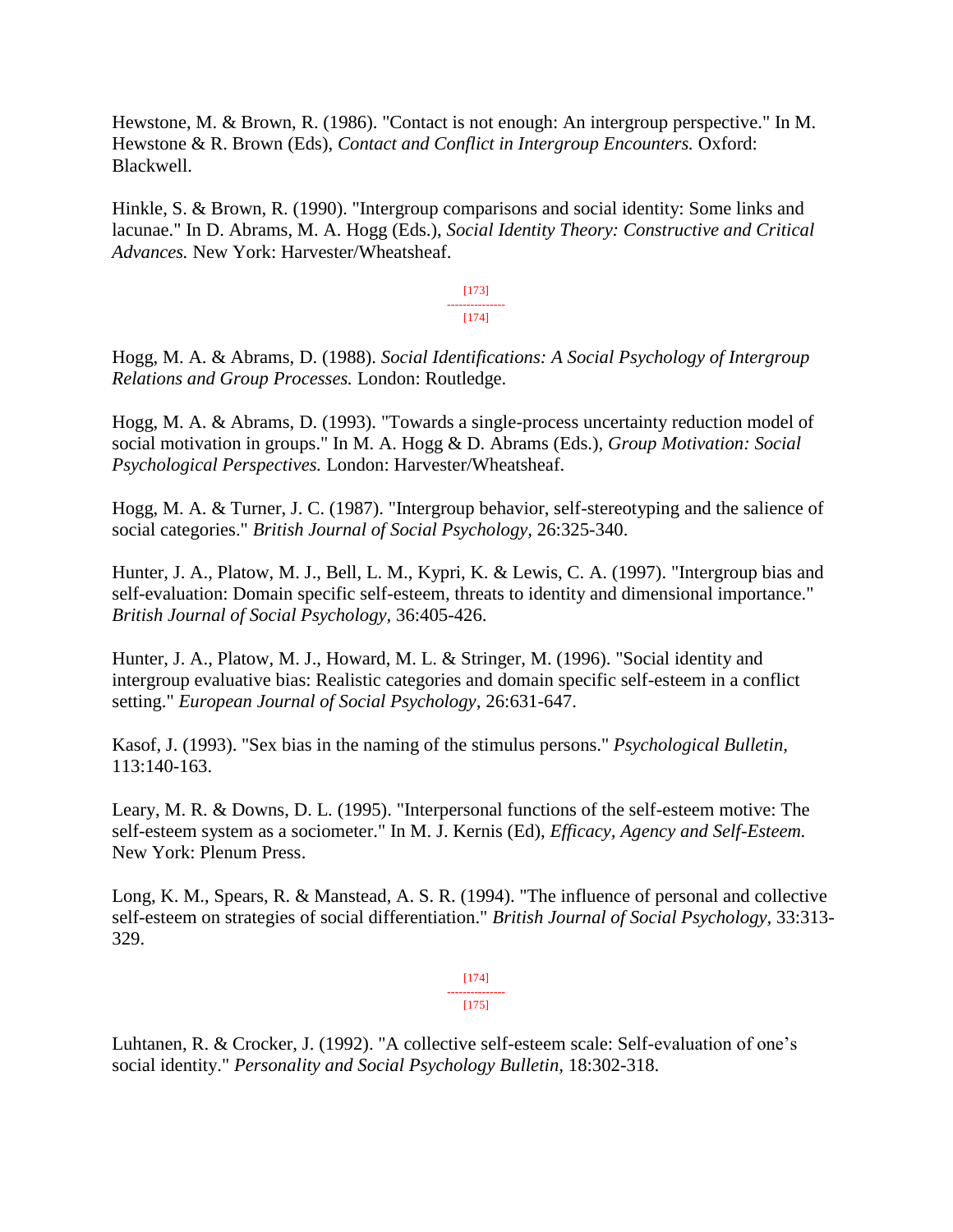Marsh, H. W. (1992). *Manual for the Self-Description Questionnaire III.* University of Western Sydney: Australia.

Marsh, H. W. (1993). "Academic self-concept: Theory measurement and research." In J. Suls (Ed.), *Psychological Perspectives on the Self (vol 4).* Hillsdale, NJ: Erlbaum.

Marsh, H. W. & O'Neill, R. (1984). "Self Description Questionnaire III (SDQ III): The construct validity of multidimensional self-concept ratings by late adolescents." *Journal of Educational Measurement,* 21:153-174.

Nesselroade, J. R. & Cable, D. G. (1974). "Sometimes its O. K. to factor difference scores - the separation of state and trait anxiety." *Multivariate Behavior Research,* 9:273-282.

Ng, S. H. (1990). "Androcentric coding of Man and His in memory by language users." *Journal of Experimental Social Psychology,* 26:455-464.

Oakes, P. J., Haslam, S. A. & Turner, J. C. (1994). *Stereotyping and Social Reality.* Oxford: Blackwell.

Oyserman, D. & Markus, H. R. (1993). "The sociocultural self." In J. Suls (Ed.), *Psychological Perspectives on the Self (vol 4).* Hillsdale, NJ: Erlbaum.

Platow, M. J., Harley, K., Hunter, J. A., Hanning, P., Shave, R. & O'Connell, A. (1997). "Interpreting in-group-favoring allocations in the minimal group paradigm." *British Journal of Social Psychology,* 36:107-117.

Rubin, M. & Hewstone, M. (1998). "Social identity theory's self-esteem hypothesis: A review and some suggestions for clarification." *Personality and Social psychology Review,* 2:40-62.

> [175] --------------- [176]

Staub, E. (1989). *The Roots of Evil: The Origins of Genocide and Other Group Violence.*  Cambridge: Cambridge University Press.

Tabachnik, B. G. & Fidell, L. S. (1989). *Using Multivariate Statistics.* New York: Harper and Row.

Tajfel, H. & Turner, J. C. (1979). "An integrative theory of intergroup conflict." In W. G. Austin & S. Worchel (Eds.), *The Social Psychology of Intergroup Relations.* Monterey: Brooks/Cole.

Turner, J. C. (1982). "Towards a cognitive redefinition of the social group." In H. Tajfel (Ed.), *Social Identity and Intergroup Relations.* Cambridge, Cambridge University Press.

Turner, J. C., Hogg, M. A., Oakes, P. J., Reicher, S. D. & Wetherell, M. S. (1987). *Rediscovering the Social Group: A Self-Categorization Theory.* Oxford: Blackwell.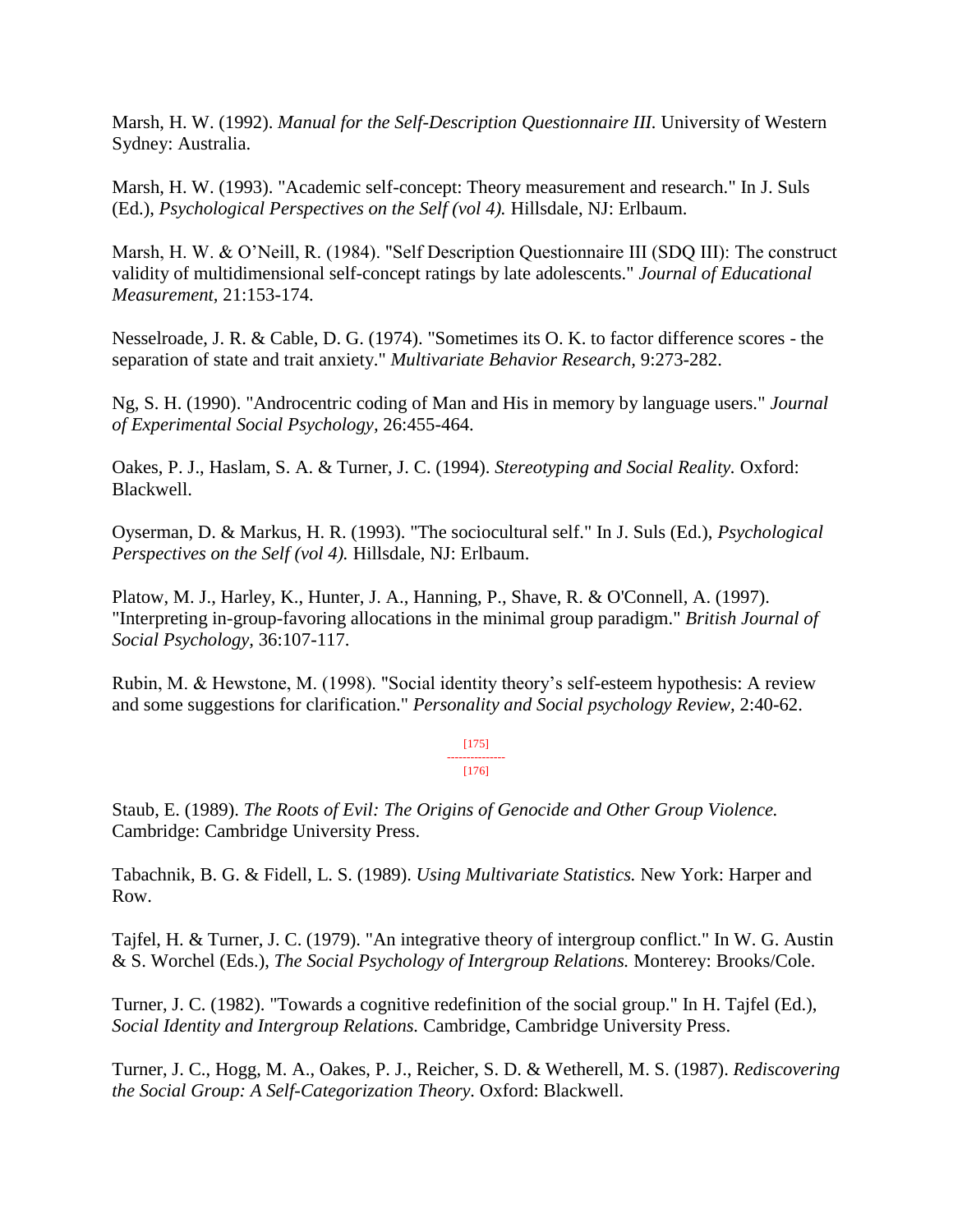Turner, J. C. & Oakes P. J. (1997). "The socially structured mind." In C. McGarty & S. A. Haslam (Eds.)*, The Message of Social Psychology.* Oxford: Blackwell.

Turner, J. C., Oakes, P., Haslam, S. A. & McGarty, C. (1994). "Self and collective: Cognition and social context." *Personality and Social Psychology Bulletin,* 20:454-463.

# **FOOTNOTES**

1. To determine which self-esteem domains were deemed to be important and unimportant to the male ingroup a separate pilot test was carried out. Male respondents  $(N=72)$  were asked to rate the importance of 12 SDQ III self-esteem domains to the male ingroup (physical appearance, physical ability, opposite sex relations, same sex relations, parental relations, emotional stability, spirituality verbal ability, mathematical ability, academic ability creative ability and honesty). Ratings were assessed on 7 point Likert-type scales (1-Unimportant, 7-Important). Opposite sex relations (M=5.40, s.d=1.47) and physical appearance (M=5.32, s.d.=1.62) received the highest evaluations. Spirituality received the lowest rating  $(M=3.01, s.d.=1.78)$ . Because of the interpersonal nature of the opposite sex relations self-concept dimension (as assessed by the SDQ III, see Marsh & O'Neill, 1984), we decided to utilize the domains of physical appearance and spirituality. The differential importance of these two domains to the male ingroup was clearly apparent amongst the current sample  $(t(71)=8.72, p<.0005)$ .



2. To guard against gender bias in the naming of target actors (see Kasof, 1993 for a review) a separate pilot test was carried out. Respondents (N=59) evaluated the pleasantness of the female (Anne) and male (Andy) sex typed names that were used in the present study. Responses were recorded on 7-point Likert-type scales (7=Pleasant, 1=Unpleasant). A repeated measures t-test did not reveal any differences in evaluations  $(M=4.42, s.d.=1.89 \text{ v } M=4.05, s.d.=4.24, s.d.=2.15,$  $t(58)=.85, p>39$ ).

3. To ensure respondents would be less sure of the gender identity of those with gender neutral names a separate pilot test was carried out  $(N=171)$ . Respondents were asked how certain they were of the gender identity of those with gender stereotyped (i.e., Andy/Anne) and gender neutral names (i.e., Chris/Robin). Answers were recorded on 7 point Likert-type scales (1 uncertain, 7-certain). Respondents were less sure of the gender identity of those with gender neutral names (M=2.95, s.d.=1.54 v M=6.50, s.d=1.11, t(170)=26.43, p<.0005).

4. Theoretically speaking, it is possible (using regression analysis) to delineate the proportion of the 'increase' in self-esteem scores that is directly attributable to the display evaluative intergroup bias. Unfortunately this procedure necessitates the use of two different sets of difference scores. That is (a) pre-evaluative self-esteem scores subtracted from post-evaluative self-esteem scores, and (b) outgroup evaluative ratings subtracted from ingroup evaluative ratings. There is, however, a great deal of controversy surrounding the use of difference scores. Some argue that they should not be used at all (Cronbach & Furby, 1970). Others argue that they can be used only in particular circumstances (Cattell, 1982; Nessleroade & Cable, 1974). When difference scores